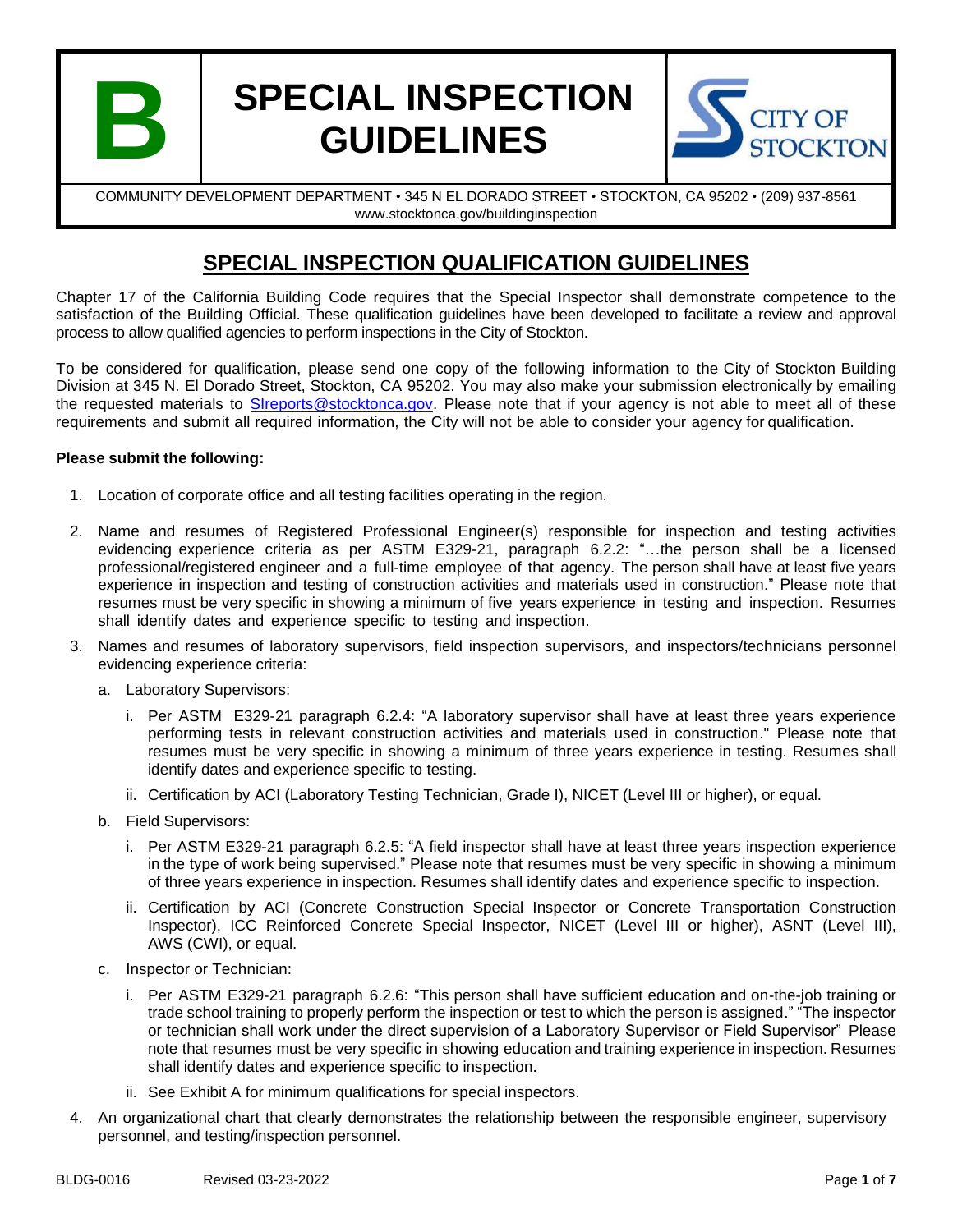

5. A copy of your regional testing laboratory's latest CCRL Inspection Record including deficiencies and explanations with evidence of how deficiencies have been addressed. A copy of the firm's DSA or IAS laboratory accreditation report may be submitted in lieu of the CCRL report.

For agencies with no laboratory testing facility, the agency must:

- a. Provide evidence your agency has established a quality system appropriate to the type, range, and volume of its capabilities,
- b. Provide evidence your agency has the necessary equipment to perform field tests required during the sampling of fresh concrete (i.e., slump, temperature, unit weight, air entrainment), and
- c. Provide a list of qualified agencies performing laboratory testing on your behalf, outlining their scope of service, and including copies of subcontracts/agreements evidencing your arrangements with those firms. Any financial arrangements shall be blacked out prior to submittal.
- 6. A brief general description of the agency including background information related to type of services offered, years in business, major projects and areas served (a company brochure may satisfy this requirement).
- 7. Samples of the typical inspection, lab and final compliance reports that your agency uses.
- 8. Matrix list of all special inspectors showing inspection areas for which they are qualified by experience and appropriate certifications per Exhibit A for RC, PC, SM, SS, HSB, NDT, SWC, FP, & S categories as noted in the table below. **Inspectors who do not have the necessary experience and certifications to meet these criteria will not be considered for qualification.** Special inspectors-in-training shall be included in this matrix. Please include only those inspectors who are performing inspections and tests that are applicable to the program. Please follow the format of the attached sample matrix (Exhibit A).
- 9. Copies of applicable certifications and renewals, and copies of fronts and backs of ID cards for all inspectors listed on the matrix. Except as permitted for "inspectors-in-training," all special inspectors performing inspections shall be certified by applicable discipline. ACI Field Technician Grade I certification is required for in-training status of Reinforced Concrete and Prestressed Concrete.
	- a. Please put certification and I.D. card packages in alphabetical order and submit only those certifications that are applicable to this program.
	- b. Photo Identification cards shall be provided for each inspector. The front of the card shall include the name and location of the issuing firm, inspector's name and photograph, and a statement signed by the responsible engineer ensuring the employee is experienced and certified in accordance with the criteria of this program. The reverse side of the card shall identify appropriate special inspection and testing categories provided by the firm. ID cards shall use an "X" to designate qualification in each category, and "I-T" to designate in-training. These designations must be placed clearly to the left side of the applicable inspection type.
- 10. Wet signed and stamped statements from the responsible professional engineer(s):
	- a. That he/she is the full-time employee responsible for supervision of technical staff and that all qualification requirements and local building code requirements are followed by the agency and its employees.
	- b. Certifying that special inspectors will perform in accordance with CBC Chapter 17; and that they are identified, qualified, and issued I.D cards according to current guidelines.
	- c. Assuring that testing and inspection services will be performed in compliance with procedures specified in ASTM E329-21 paragraph 9.1: "It shall be the responsibility of the agency to ensure that it performs only inspections or tests for which it is adequately equipped and staffed, and that its personnel perform only inspections or tests for which they are adequately trained."
	- d. Completed, signed, and stamped Responsible Engineer's Certification, Special Inspection Agency Summary, and Letter of Agreement (enclosed).
- 11. The required categorical information must be updated, including information for new employees, and submitted to the City of Stockton at least 90 days prior to the expiration date of the firm's recognition. Any changes to agency name, ownership, key personnel, responsible professional engineer, laboratory relocation, or additions and deletions of offices within the region must be reported to the City within 90 days of the change. Relocated laboratories shall submit the updated CCRL report for review within 180 days. Failure to report these changes may result in revocation of a qualification of the agency.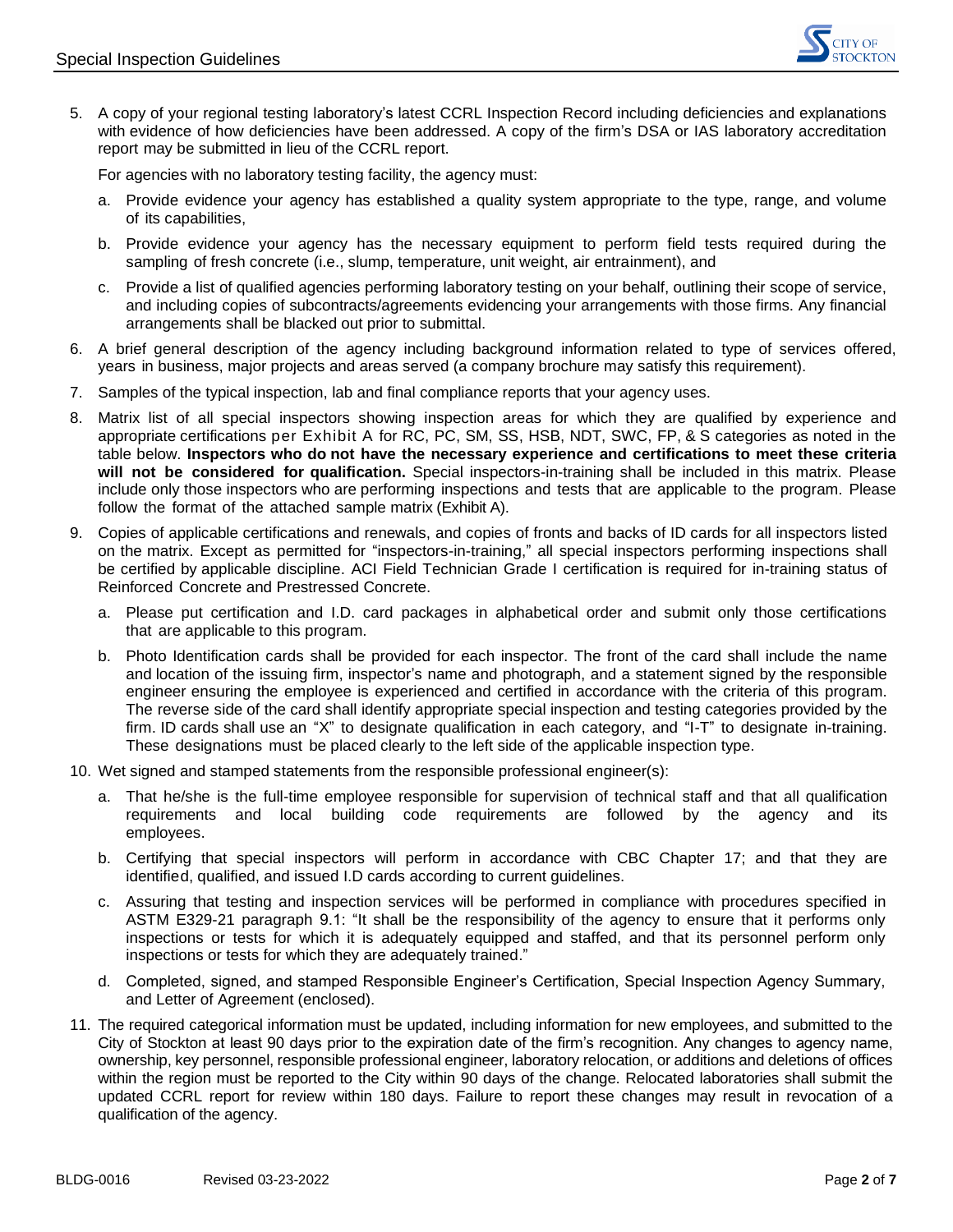

| <b>EXHIBIT A: MINIMUM QUALIFICATIONS FOR SPECIAL INSPECTORS a, b</b>                                                |                                                       |                                                                                                                            |  |  |  |  |
|---------------------------------------------------------------------------------------------------------------------|-------------------------------------------------------|----------------------------------------------------------------------------------------------------------------------------|--|--|--|--|
| <b>SPECIAL INSPECTION</b><br><b>CATEGORY</b>                                                                        | <b>REQUIRED</b><br><b>EXPERIENCE</b>                  | <b>REQUIRED CERTIFICATION(S)</b>                                                                                           |  |  |  |  |
| <b>Concrete Construction</b><br>prestressed/precast                                                                 | Note c                                                | ICC Prestressed SI & ICC Reinforced Concrete SI                                                                            |  |  |  |  |
| Reinforced concrete                                                                                                 | Note c                                                | <b>ICC Reinforced Concrete SI or ACI Concrete</b><br><b>Construction SI</b>                                                |  |  |  |  |
| <b>NDT</b>                                                                                                          | 120 hours for Level<br>Ш                              | ANSI/ASNT-CP-189 NOT or SNT-TC-1a NOT                                                                                      |  |  |  |  |
| Pier and pile foundations                                                                                           | Note c                                                | NICET II (geotechnical or construction, or construction<br>material testing or soils)                                      |  |  |  |  |
| Post-installed structural anchors<br>in concrete                                                                    | Note c                                                | ICC Reinforced Concrete SI or ACI Concrete<br><b>Construction SI</b>                                                       |  |  |  |  |
| Soils                                                                                                               | Note c                                                | ICC Soils SI or NICET II (geotechnical construction, or<br>construction material testing, or soils)                        |  |  |  |  |
| Spray-applied, fire-resistant<br>materials<br>Intumescent fire-resistant coatings<br>Mastic fire-resistive coatings | Note c                                                | ICC Spray-applied Fireproofing SI or ICC Fire Inspector                                                                    |  |  |  |  |
| Steel (high-strength bolting)                                                                                       | Note c                                                | ICC Structural Steel and Bolting SI                                                                                        |  |  |  |  |
| Steel (welding)                                                                                                     | 5 years minimum or<br>per AWS                         | AWS CWI required; ICC Structural Welding SI may be<br>in addition                                                          |  |  |  |  |
| Masonry construction                                                                                                | Note c                                                | <b>ICC Structural Masonry SI</b>                                                                                           |  |  |  |  |
| Wood construction                                                                                                   | Note c                                                | ICC Commercial Building Inspector or ICC<br><b>Residential Building Inspector</b>                                          |  |  |  |  |
| <b>EIFS</b>                                                                                                         | Note c                                                | <b>AWCI EIFS Inspector</b>                                                                                                 |  |  |  |  |
| Firestop systems                                                                                                    | Note c                                                | UL firestop exam or FM firestop exam                                                                                       |  |  |  |  |
| Wall panels, curtain walls and<br>veneers                                                                           | Note c                                                | ICC Commercial Building Inspector or ICC Residential;<br><b>Building Inspector</b>                                         |  |  |  |  |
| Smoke control systems                                                                                               | Note d                                                | AABC technician certification                                                                                              |  |  |  |  |
| Mechanical systems                                                                                                  | Note c                                                | ICC Commercial Mechanical Inspector or ICC<br>Residential Mechanical Inspector                                             |  |  |  |  |
| Fuel-oil storage and piping<br>systems                                                                              | Note c                                                | ICC Commercial Mechanical Inspector, ICC<br>Residential Mechanical Inspector or API Above-ground<br>Storage Tank Inspector |  |  |  |  |
| Structural cold-formed steel                                                                                        | Note c                                                | ICC Commercial Building Inspector or ICC<br><b>Residential Building Inspector</b>                                          |  |  |  |  |
| Excavation-sheeting,<br>shoring and bracing                                                                         | Note c                                                | NICET II (geotechnical or construction, construction<br>material testing, or soils)                                        |  |  |  |  |
| High-pressure steam piping<br>(welding)                                                                             | 5 years minimum or<br>inaccordance with<br><b>AWS</b> | AWS CWI required ICC Structural Welding SI may be in<br>addition                                                           |  |  |  |  |
| Structural safety -<br>stability/mechanical demo                                                                    | Note c                                                | RDP, PE, BS engineering/ architecture or valid site<br>safety manager certification                                        |  |  |  |  |
| Site storm drainage disposal and<br>Note c<br>detention                                                             |                                                       | ICC Soils SI or NICET II (geotechnical construction, or<br>construction material testing                                   |  |  |  |  |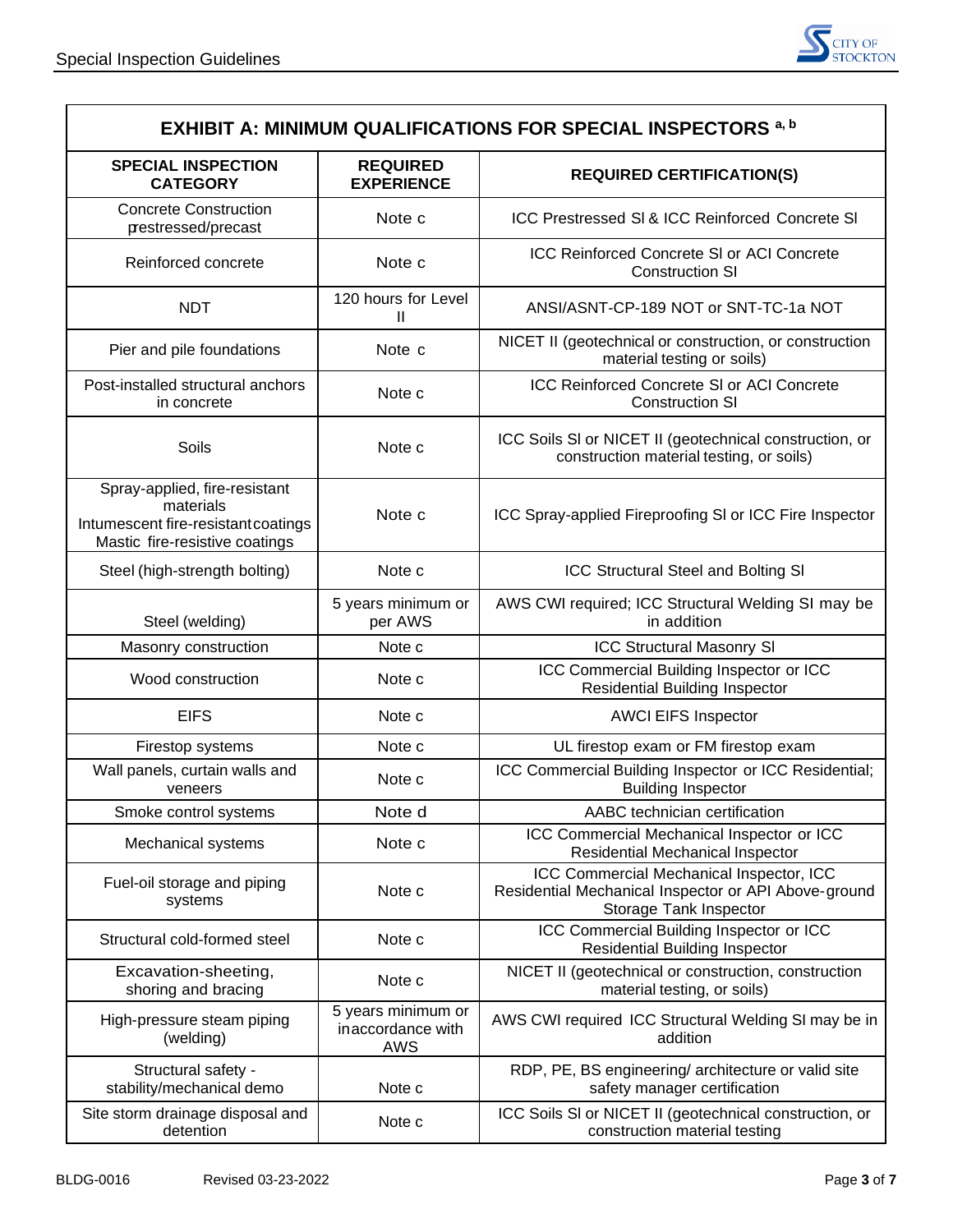| <b>EXHIBIT A: MINIMUM QUALIFICATIONS FOR SPECIAL INSPECTORS a, b</b> |                                      |                                                                                       |  |  |  |
|----------------------------------------------------------------------|--------------------------------------|---------------------------------------------------------------------------------------|--|--|--|
| <b>SPECIAL INSPECTION</b><br><b>CATEGORY</b>                         | <b>REQUIRED</b><br><b>EXPERIENCE</b> | <b>REQUIRED CERTIFICATION(S)</b>                                                      |  |  |  |
| Sprinkler systems                                                    | Note c                               | ICC Commercial Building Inspector or ICC Residential<br><b>Building inspector</b>     |  |  |  |
| Standpipe systems                                                    | Note c                               | ICC Commercial Building Inspector or ICC<br><b>Residential Building Inspector</b>     |  |  |  |
| Heating systems                                                      | Note c                               | ICC Commercial Mechanical Inspector or ICC<br>Residential Mechanical Inspector        |  |  |  |
| Chimneys                                                             | Note c                               | ICC Commercial Mechanical Inspector or ICC<br><b>Residential Mechanical Inspector</b> |  |  |  |
| Seismic isolation systems                                            | Note c                               | RDP, PE, BS engineering/architecture                                                  |  |  |  |
| Note c<br>Special cases                                              |                                      | ICC Commercial Building Inspector or ICC<br><b>Residential Building Inspector</b>     |  |  |  |

- a. It is recognized that the development of qualified inspectors requires those individuals to obtain experience performing inspections of actual work. The requirements herein include such experience, as do some of the required certifications. To provide a vehicle for individuals to obtain this experience, they shall perform inspections in accordance with written associate or apprentice programs that are prepared by the IAS, approved by the IAS and meet the requirements of the local governing authority. These programs must include, at a minimum, passing certification exams, when available, administered by third-party agencies, such as ICC and ACI; in-house SIA and third-party training; observation by the associate or apprentice of inspections performed by certified inspectors; and performance by the associate or apprentice inspectors of duplicate inspections with certified inspectors. This written program will also determine the use of associateor apprentice inspectors and will limit their use based upon the level of supervision and the complexity of the inspection assignment. The complexity of an assignment shall be minimal and will often be task specific. Supervision should be direct, with a certified inspector being present at the site with the associate or apprentice. The associate or apprentice to certified inspector ratio on a project site shall not exceed 1:1. All documents related to work by an associate or apprenticeinspector must be cosigned by a certified inspector. The written program must include documentation of compliance with the program.
- b.When qualifications for special inspectors are locally defined, by statute, ordinance or rule that meet or exceed the requirements outlined in these criteria, these local requirements shall be recognized.
- c. Applicants shall comply with one of the following education and experience requirements:
	- 1. PE, licensed architects or RDP, and a minimum of three months of relevant work experience: or
	- 2. BS in engineering, architecture or physical science, and a minimum of six months of relevant work experience; or
	- 3. Two years of verified college or technical school (a copy of a diploma or transcript required), and a minimum of one year of relevant work experience; or
	- 4. High school or equivalent graduate (a copy of a diploma or certificate required), and a minimum of two years of verified relevant work experience; or
	- 5. A minimum of three years of verified relevant work experience.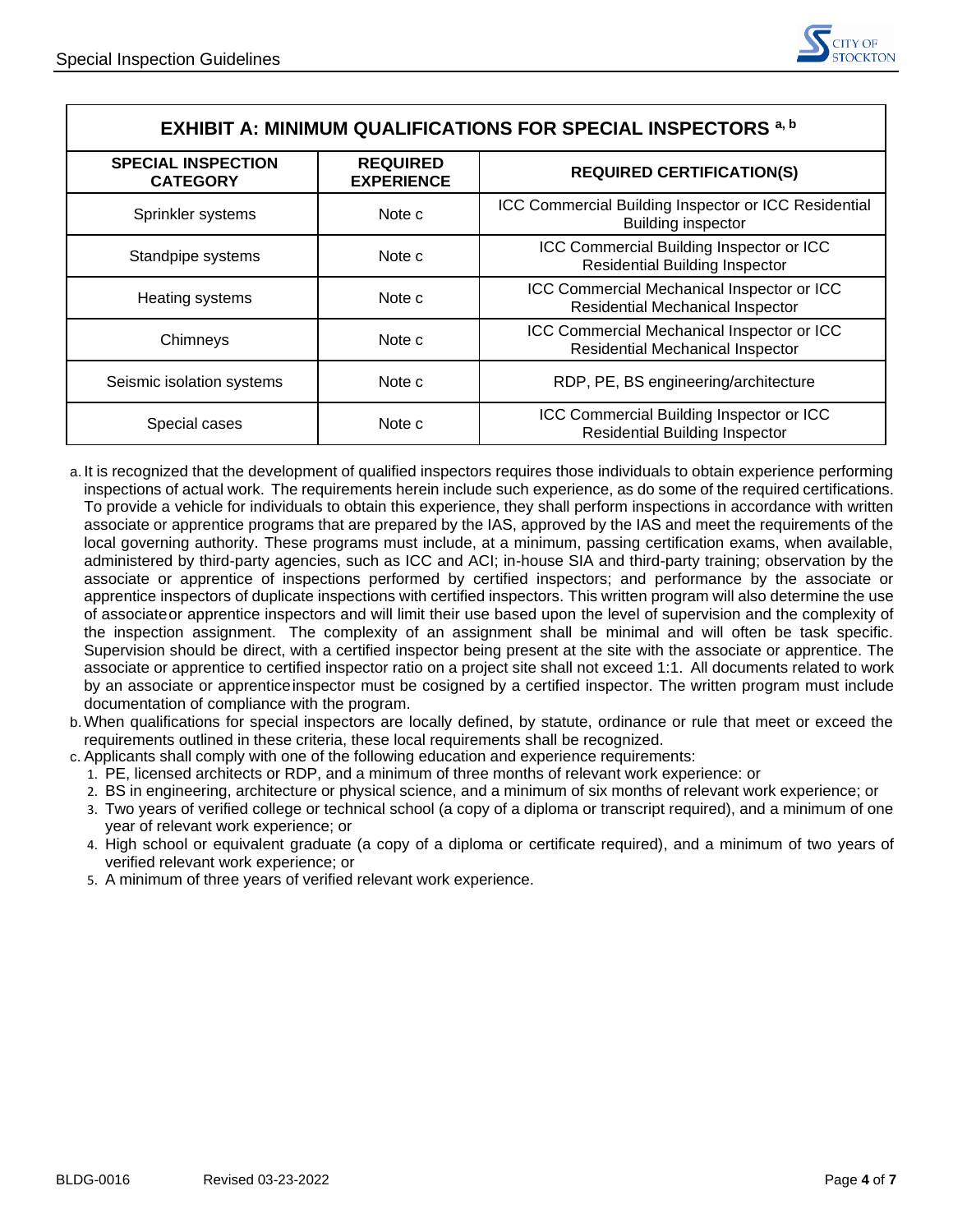

| <b>EXHIBIT B: INSPECTOR QUALIFICATION SAMPLE MATRIX</b> |                 |                       |          |     |                                                                                                     |           |            |            |            |           |   |
|---------------------------------------------------------|-----------------|-----------------------|----------|-----|-----------------------------------------------------------------------------------------------------|-----------|------------|------------|------------|-----------|---|
| Inspector<br><b>Name</b>                                | Date of<br>Hire | <b>ACI</b><br>Grade-1 | $RC*$    | PC* | <b>SM</b>                                                                                           | <b>SW</b> | <b>HSB</b> | <b>NDT</b> | <b>SWC</b> | <b>FP</b> | S |
| Inspector<br>A                                          | 05/04/10        | X                     | X        | X   | I-T                                                                                                 | I-T       |            |            |            |           | X |
| Inspector<br>B                                          | 07/31/12        | X                     | X        | X   |                                                                                                     |           |            | X          | X          | X         |   |
| Inspector<br>C                                          | 10/01/13        | X                     | $I-T$    |     | X                                                                                                   | X         | X          | X          |            |           |   |
| Inspector<br>D                                          | 07/29/15        | X                     | $\times$ | I-T | I-T                                                                                                 | I-T       | X          |            | X          | X         |   |
| Inspector<br>Е                                          | 11/12/20        |                       |          |     | $I-T$                                                                                               |           |            |            | X          | X         |   |
| <b>LEGEND</b>                                           |                 |                       |          |     |                                                                                                     |           |            |            |            |           |   |
| <b>RC</b> = Reinforced Concrete                         |                 |                       |          |     | SWC = Structural Wood Construction                                                                  |           |            |            |            |           |   |
| PC = Prestressed Concrete                               |                 |                       |          |     | $FP = Fireproofing$                                                                                 |           |            |            |            |           |   |
| <b>SM</b> = Structural Masonry                          |                 |                       |          |     | $S =$ Soils                                                                                         |           |            |            |            |           |   |
| $SW = Steel Welding$                                    |                 |                       |          |     | $I-T = In-training when lacking experience or$<br>qualifications as required for full certification |           |            |            |            |           |   |
| HSB = High-Strength Bolting                             |                 |                       |          |     | $X =$ Meets experience and certain certification criteria.                                          |           |            |            |            |           |   |
| NDT = Nondestructive Testing                            |                 |                       |          |     | * = ACI Field Technician Grade I certification is<br>required for in-training status                |           |            |            |            |           |   |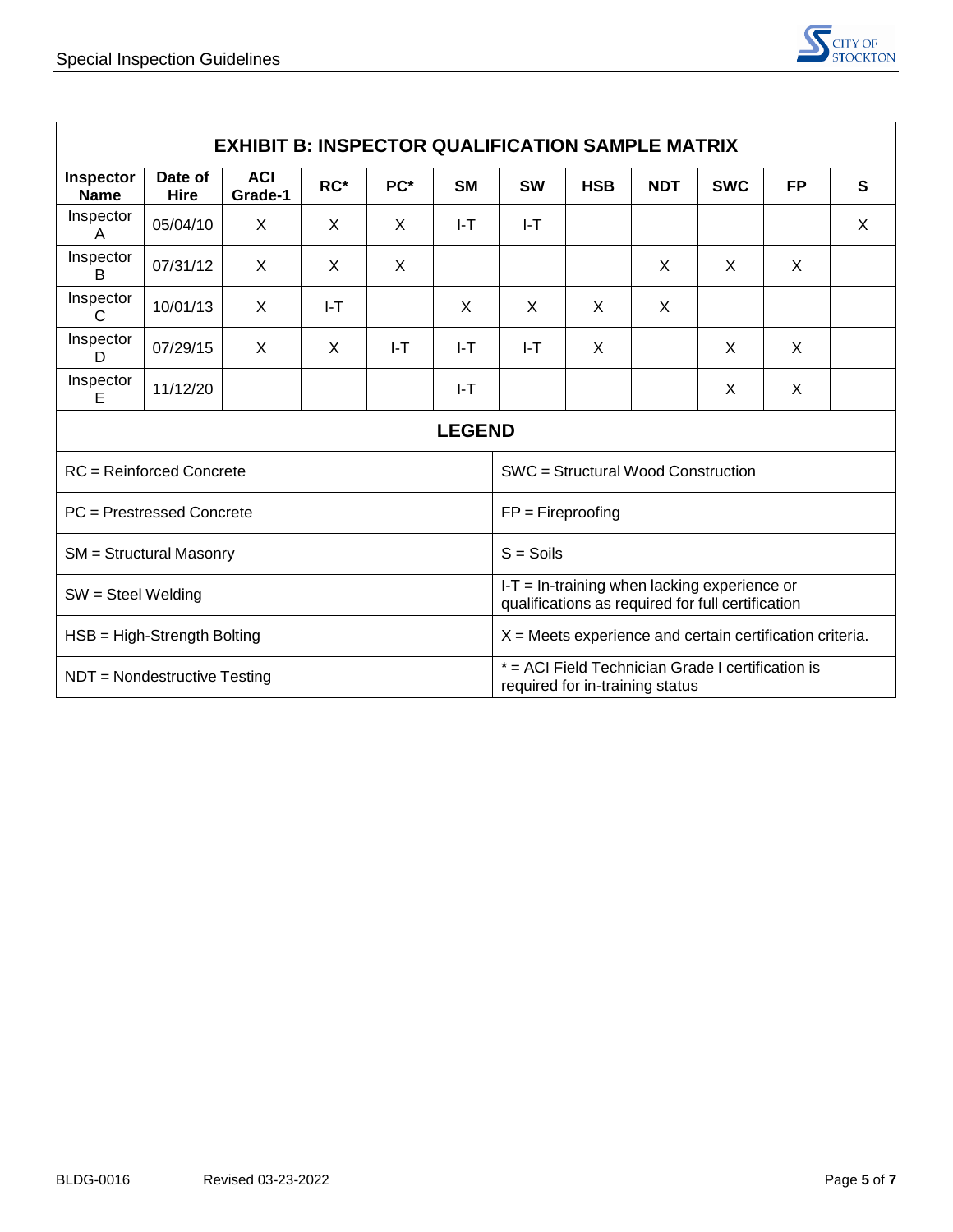

### **RESPONSIBLE ENGINEER'S CERTIFICATION**

- 1. I am the "full time employee" responsible for the supervision of technical staff and that all qualification requirements and local building code requirements are followed by the agency and its employees.
- 2. I certify that Special Inspectors will perform in accordance with CBC Chapter 17. Each Special Inspector will be identified, qualified, and issued ID cards according to the experience and certification requirements stated in the Special Inspection qualification Guideline.
- 3. I assure that Testing and Inspection Services will be performed in compliance with procedures specified in ASTM E 329-21, in particular, paragraph 9.1: "It shall be the responsibility of the agency to ensure that it performs only inspections or tests for which it is adequately equipped and staffed, and that its personnel perform only inspections or tests for which they are adequately trained."

Responsible Engineer (Print Name)

Responsible Engineer (Signature)

Date

(Affix Stamp Here)